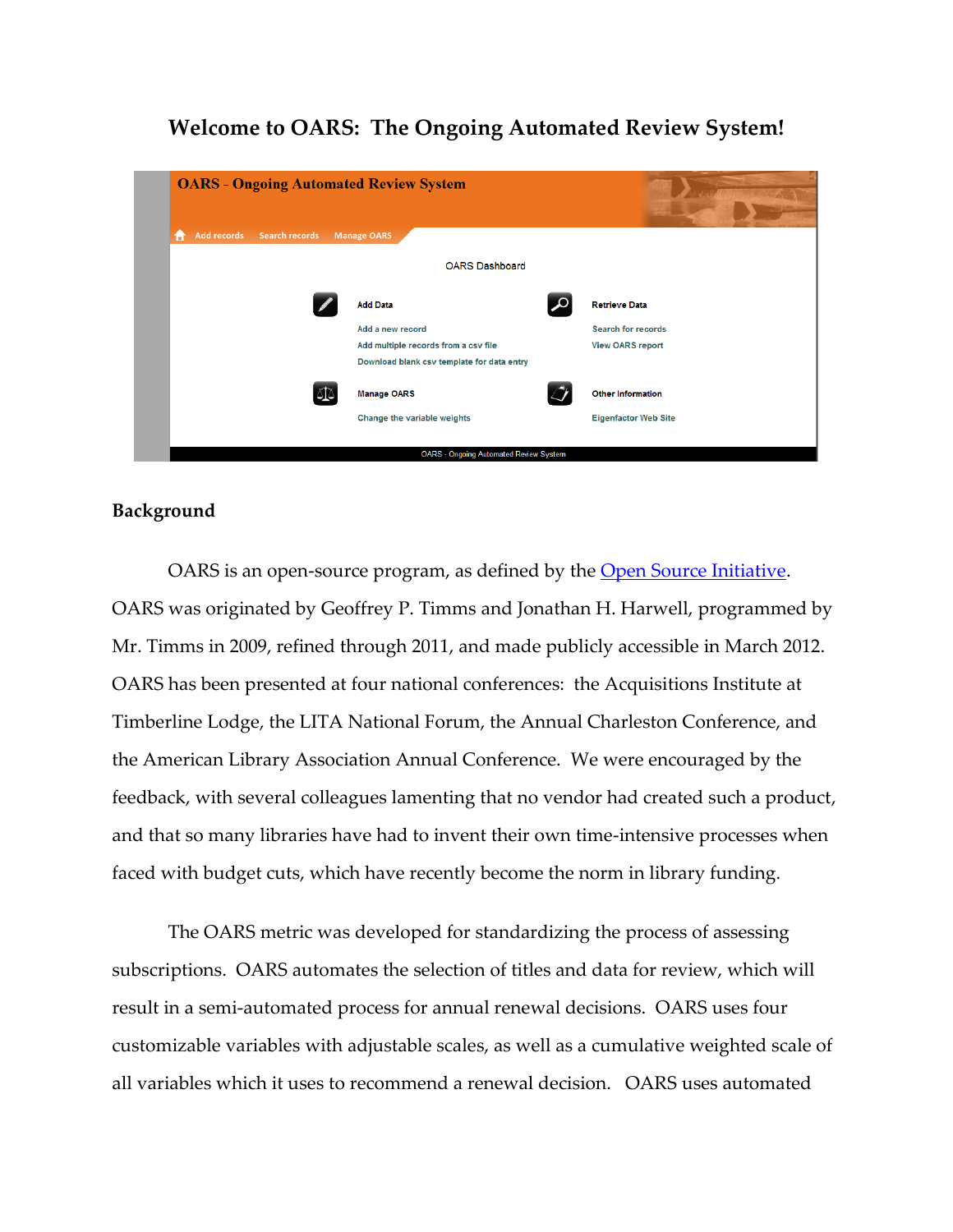processes as much as possible, and provides data entry forms and an upload option for easy input.

The four variables are:

- Cost which is used to calculate *cost as a percentage of the average cost* of all serials represented in the OARS database.
- Usage which is used to calculate *usage as a percentage of the average usage* of all serials represented in the OARS database.
- Rating which is used to assign a percentage value to a simple expression of necessity (essential=100%, desirable=50%, or not needed=0%). In the context of an academic library, this rating might be assigned by instructional faculty.
- Eigenfactor Article Influence Percentile which represents the average influence per article for a particular journal.

The calculated variables are then converted to scores on a scale of 100. Costs are scored with the formula:

#### **Cost Score = (-0.5 x Cost as a percentage of average cost) + 100**

Thus, if a serial's annual cost as a percentage of average cost is 100%, the score is 50; if it is 50%, the score is 75; and if it is 150%, the score is 25. Usage is scored with the formula:

#### **Usage Score = 0.5 x Usage as a percentage of average usage**

Thus, if the usage as a percentage of average usage is 100%, the score is 50; if it is 50%, the score is 25; and if it is 150%, the score is 75. In each case, the scores are capped with a minimum of 0 and a maximum of 100.

The variable scores are then weighted and combined to create the final OARS Score for each serial. The weightings are managed in a form (see below) and permit the user to adjust the impact of each variable score in the calculation of the final OARS score. By virtue of the relative nature of the cost and usage scores, OARS scores are not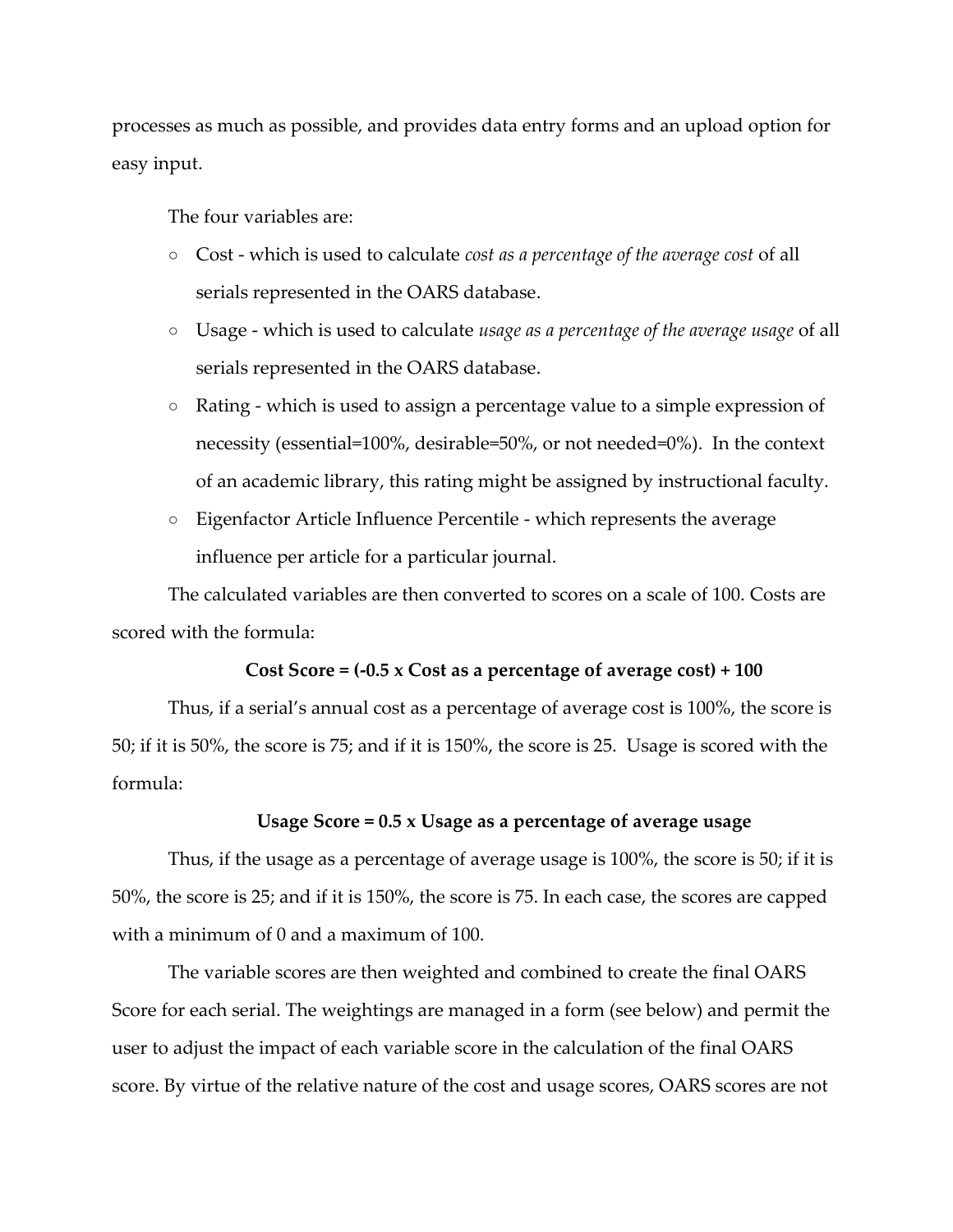static for any given resource. An adjustment of cost in one resource, for example, changes the average cost, thus changing the cost as a percentage of average cost for all serials. An OARS Score, then, is valid only in the context of the report in which it was created. This ensures that each serial is re-evaluated in each new report, relative to all of the other serials represented in the database.

| <b>OARS - Ongoing Automated Review System</b> |                            |                            |  |  |    |                                       |        |    |                                     |     |  |  |
|-----------------------------------------------|----------------------------|----------------------------|--|--|----|---------------------------------------|--------|----|-------------------------------------|-----|--|--|
| Ħ                                             | Add records Search records | <b>Manage OARS</b>         |  |  |    |                                       |        |    |                                     |     |  |  |
|                                               |                            |                            |  |  |    |                                       |        |    | Change Variable Weights             |     |  |  |
|                                               |                            |                            |  |  |    |                                       |        |    | Cost Usage Rating Eigenfactor Total |     |  |  |
|                                               |                            | <b>Current Weights: 40</b> |  |  | 30 | 15                                    |        | 15 |                                     | 100 |  |  |
|                                               |                            | <b>New Weights:</b>        |  |  |    | $0 \times 0 \times 0 \times 0 \times$ |        |    |                                     |     |  |  |
|                                               |                            |                            |  |  |    |                                       | Submit |    |                                     |     |  |  |

Analysis of test data with actual statistics from Georgia Southern University shows that some titles were rated by faculty as "excellent," but had low usage; and others were "not needed," but one of those was actually the most used title in the test data. Basing cancellation decisions on all of the above factors is more justifiable, in the context of data-driven decision making, than cancelling all "not needed" titles and renewing all "essential" titles solely based upon faculty recommendations. Because the variable weights can be adjusted easily on the fly by each library, more priority can be given to one or more factors according to the local situation.

### **Getting Started with OARS**

You can add individual records to the database, or upload a set of records in a CSV spreadsheet such as Excel. OARS tests for duplicates via the unique control number within each record. The control number system may be locally established or a standard system, such as OCLC number, may be used. Duplicate records and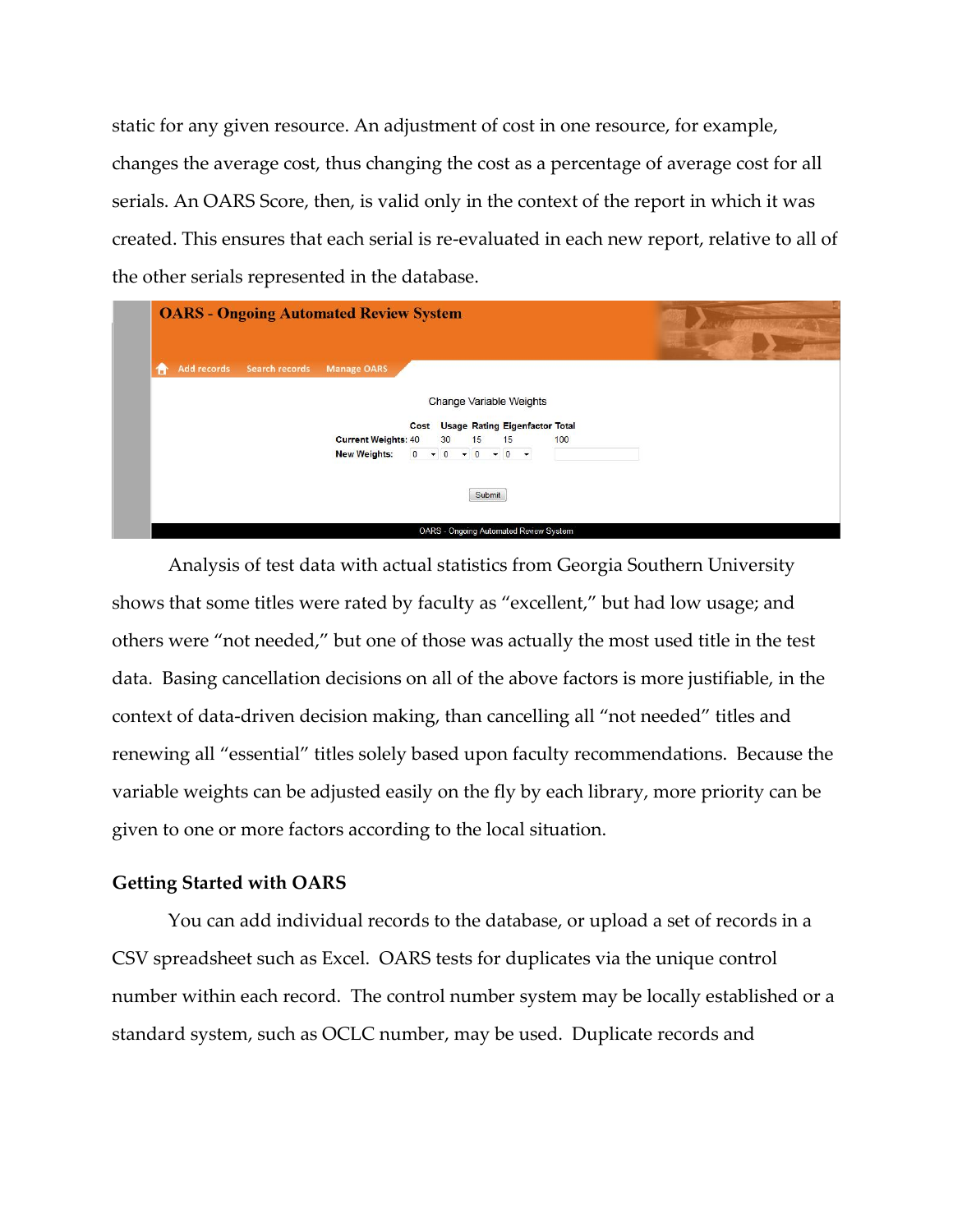successfully uploaded records are reported on-screen in tables and are also made available for download in CSV files.

| <b>OARS - Ongoing Automated Review System</b> |                                      |                                                                                                                                              |
|-----------------------------------------------|--------------------------------------|----------------------------------------------------------------------------------------------------------------------------------------------|
| Add records<br>Search records<br>A            | <b>Manage OARS</b>                   |                                                                                                                                              |
|                                               |                                      | <b>Search for Records</b>                                                                                                                    |
| wildcard.                                     |                                      | *Note - All text fields are searched in natural language mode. The LC field only can be searched in boolean mode, using the asterisk(*) as a |
|                                               | And $\blacktriangledown$             | Title<br>×<br>$\overline{\phantom{a}}$<br>Year                                                                                               |
|                                               | And $\boxed{\bullet}$                | $\overline{\phantom{a}}$<br>Publisher                                                                                                        |
|                                               | Sort by: Cost<br>$\vert \cdot \vert$ | ● Ascending © Descending                                                                                                                     |
|                                               | Submit                               | Reset                                                                                                                                        |
|                                               |                                      | <b>OARS - Ongoing Automated Review System</b>                                                                                                |

The search interface, with sorting functions, allows use of the asterisk (\*) as a wild card only when searching by Library of Congress Call Number (QA\* for example). Each search term must contain at least four characters. In your search results, most fields from each record are displayed, including buttons you can use to view, edit, or delete the record in a new window. There are also up and down arrows at the top of most columns, which you can use to sort the results in ascending or descending order. The search results are then refreshed automatically to account for any edits made.